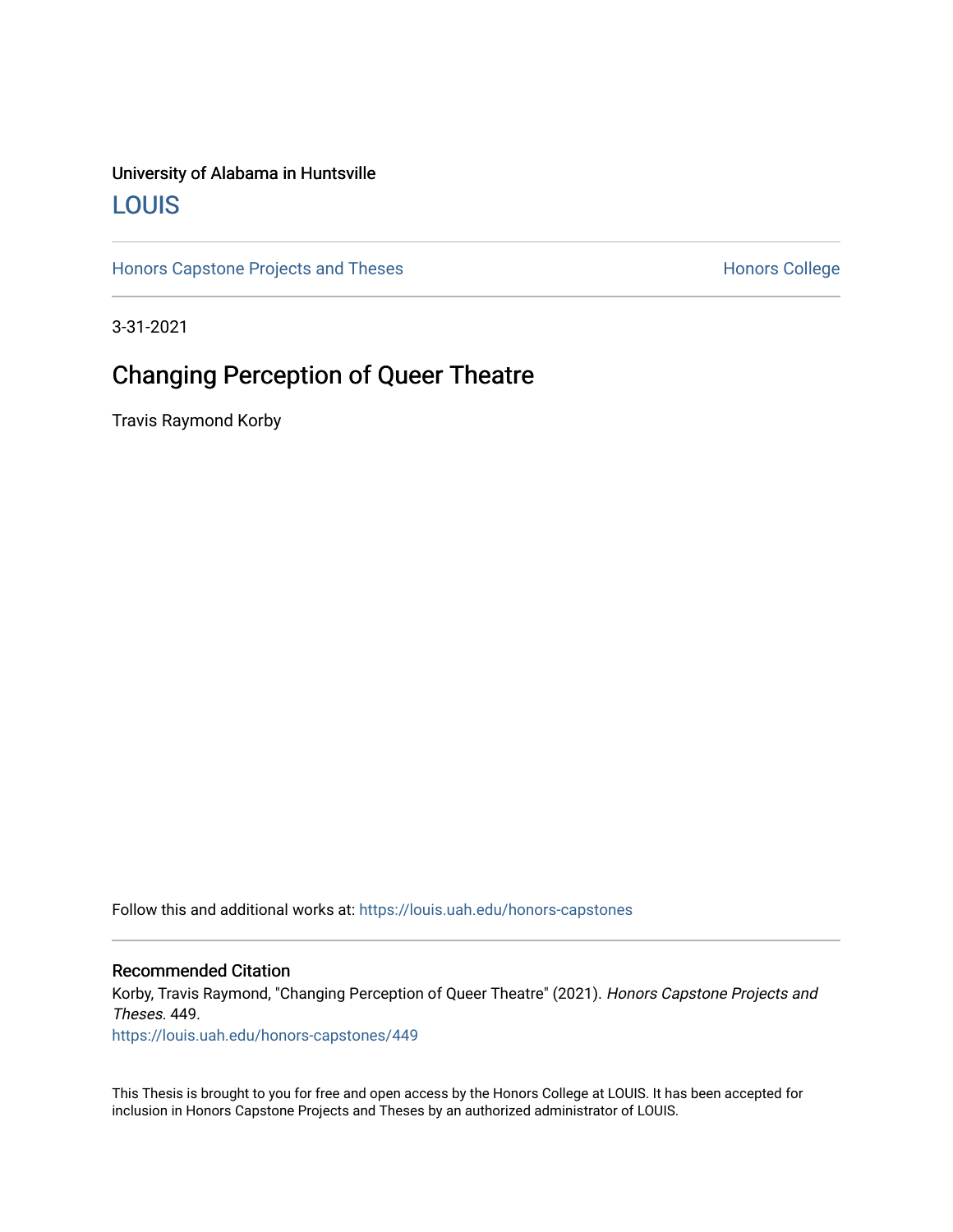# **Changing Perception of Queer Theatre**

**by**

## **Travis Raymond Korby**

#### **An Honors Capstone**

**submitted in partial fulfillment of the requirements**

**for the Honors Diploma**

**to**

**The Honors College**

**of**

**The University of Alabama in Huntsville**

### **03/31/2021**

#### **Honors Capstone Director: Dr. Chad Thomas**

#### **Associate Professor of English and Director of Women's and Gender Studies**

| <b>Travis Korby</b>                      | 3/24/21         |  |
|------------------------------------------|-----------------|--|
| Student                                  | Date            |  |
| Chad Thomas                              | 3/23/2021       |  |
| Director                                 | Date            |  |
| Alanna Frost                             | 3/24/21         |  |
| Department Chair                         | Date            |  |
| William Wilkerson<br>Honors College Dean | 3/24/21<br>Date |  |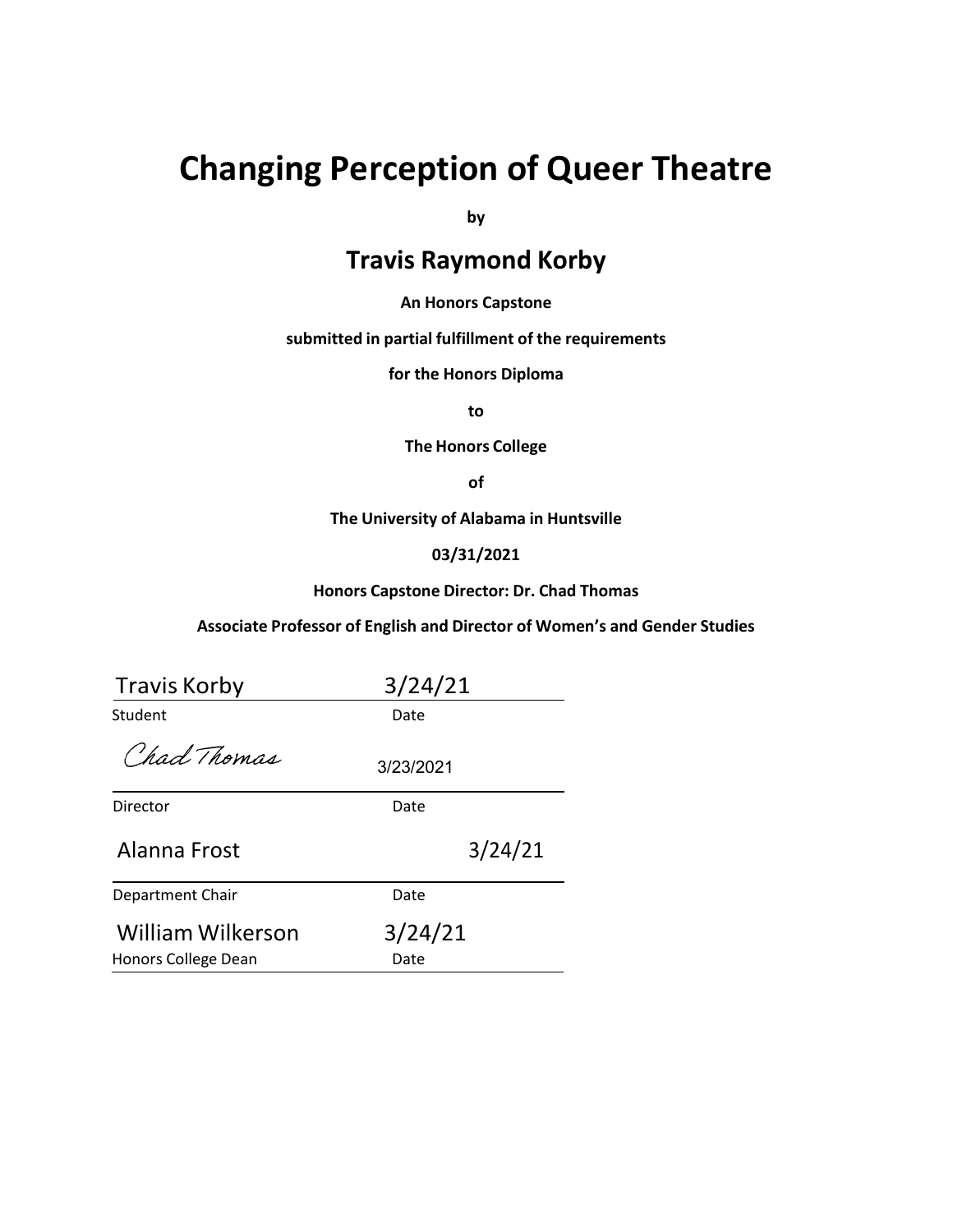

Honors College Frank Franz Hall +1 (256) 824-6450 (voice) +1 (256) 824-7339 (fax) [honors@uah.edu](mailto:honors@uah.edu)

## **Honors Thesis Copyright Permission**

## **Thisform must be signed by the student and submitted as a bound part of the thesis.**

In presenting this thesis in partial fulfillment of the requirements for Honors Diploma or Certificate from The University of Alabama in Huntsville, I agree that the Library of this University shall make it freely available for inspection. I further agree that permission for extensive copying forscholarly purposes may be granted by my advisor or, in his/her absence, by the Chair of the Department, Director of the Program, or the Dean of the Honors College. It is also understood that due recognition shall be given to me and to The University of Alabama in Huntsville in any scholarly use which may be made of any material in this thesis.

Travis Korby

Student Name (printed) *[Travis](https://adobefreeuserschannel.na2.documents.adobe.com/verifier?tx=CBJCHBCAABAAACka_xszlsbcbp94X1r0nb7mcUV4v-F6) Korby* [Travis](https://adobefreeuserschannel.na2.documents.adobe.com/verifier?tx=CBJCHBCAABAAACka_xszlsbcbp94X1r0nb7mcUV4v-F6) Korby (Mar [24\\_,](https://adobefreeuserschannel.na2.documents.adobe.com/verifier?tx=CBJCHBCAABAAACka_xszlsbcbp94X1r0nb7mcUV4v-F6) <sup>2021</sup> 13:15 CDT)

Student Signature

3/24/21

Date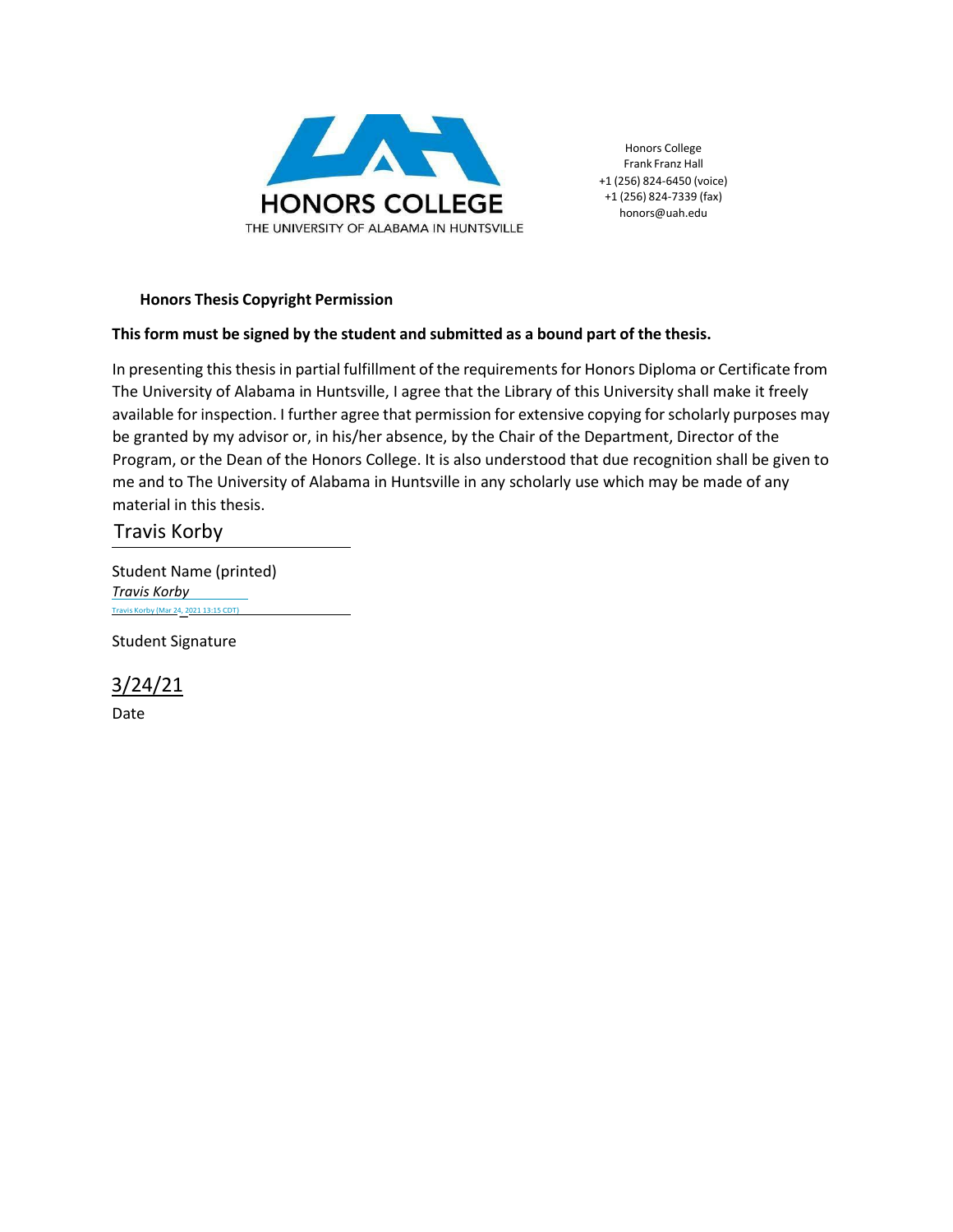## **Table of Contents**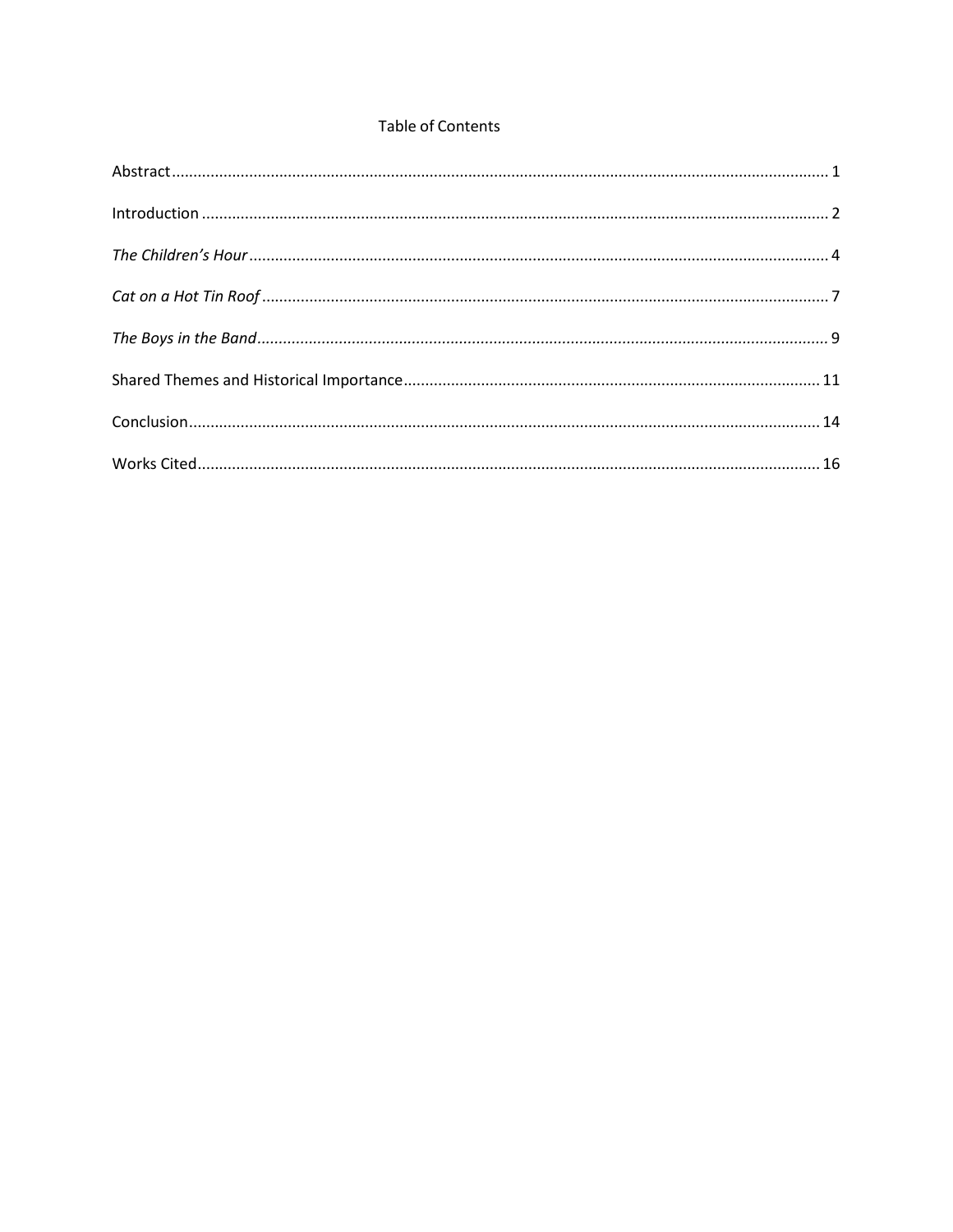## Abstract

The purpose of this paper is to look at a variety of works that can be considered queer theatre anddiscuss the changes in perception of queer theatre with the passage of time. Specifically, this paper will look at works from before the Stonewall Inn riots of 1969, due to the significance of this event in queer history, and how they have aged since then. Those works being *The Children'sHour, Cat on a Hot Tin Roof* and *The Boys in the Band.* This paper defines what it means to be a work of queer theatre before examining three specific works that are instrumental in the study of the genre. Following these examinations is a look at the historical evolution of the works since their debuts. By the end of the paper it should be clear that the backlash these works received when they debuted was necessary for the progression of queer theatre and should be appreciated for what the did for the genre.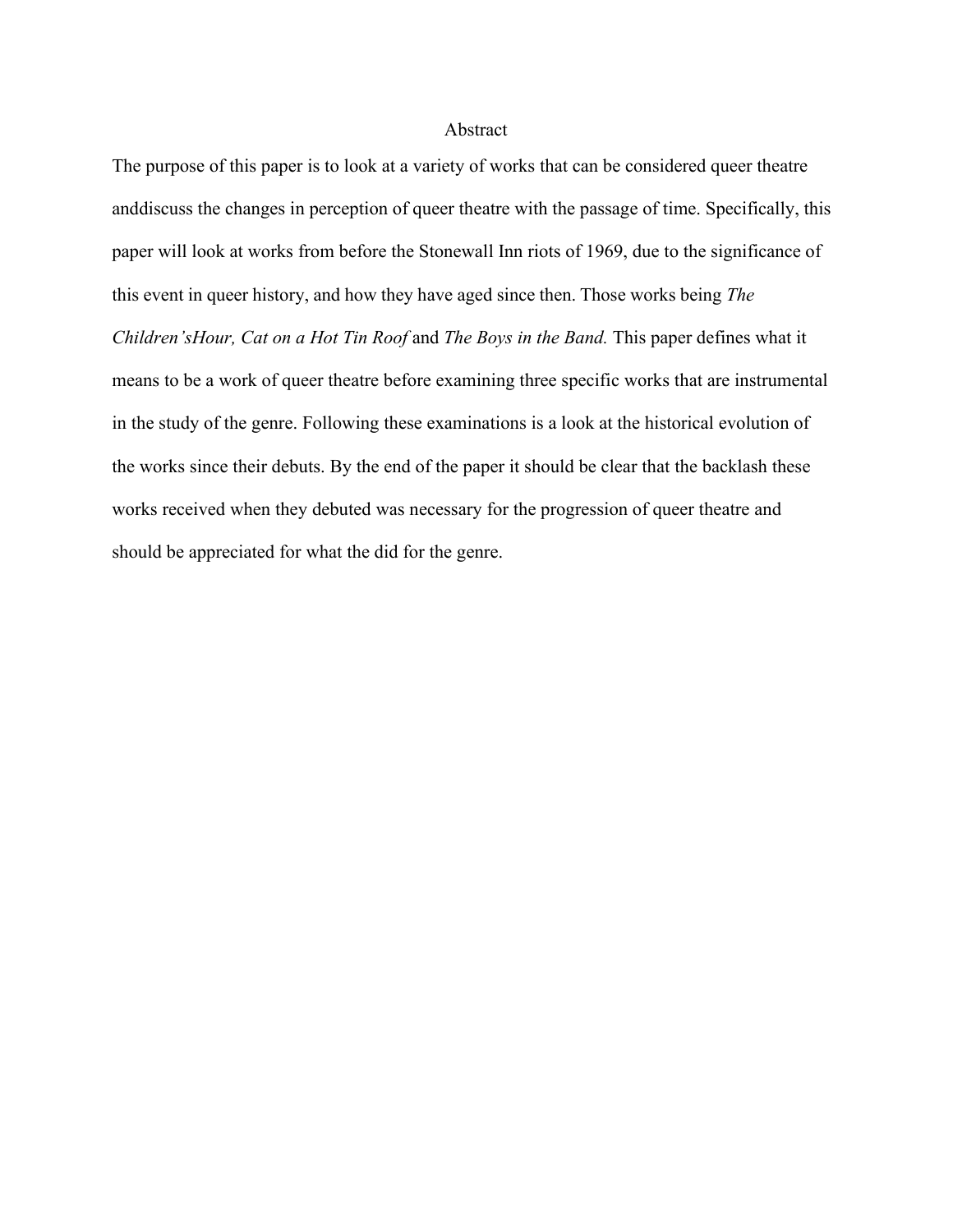Originally simply meaning different, in today's culture queer is usually an identity that isreserved for someone who does not identify as cisgender, heterosexual or someone who is part ofthe LGBTQIA+ community. It was the 1970's (the decade following the riots at the Stonewall Inn, a monumental event in queer history) that literature featuring queer characters became more easily accessible, as that was when the American Library Association made the push to feature books with gay and lesbian themes and characters. Until then these works would have likely been found under "sexual perversion" along with works dealing with "sex crimes, incest, and pedophilia." (Adler, 478). It was also during this time that libraries began using "gay" in place of"homosexuality" in works that were not nonclinical. This shows society's desire to display homosexuality as more than an illness or perversion; yet, despite a plethora of plays and books featuring queer characters, it was still not accepted as mainstream literature. For reference, this essay showcases several examples queer theatre works that come from before this change in the cataloguing system. Looking at queer works and their reception when they were first produced, and comparing them with their reception now will show that works heavily featuring queer themes are now allowed to be in canon.

It is difficult to create a blanket definition for what makes something queer theatre, but a good rule of thumb is if the plot or themes revolve around the sexuality or alleged sexuality of a character then it is likely to be queer theatre. Queer theatre, the subsection of queer literature thatis plays and musicals for the stage, can seem like a daunting title to assign to works, but it wouldseem that the distinction can be made with relative ease. A very clear example of queer theatre would be *The Boys in the Band* by Mart Crowley, a play which revolves around gay men and their sexuality; however, it does not need to be so obvious. A work is considered queer as long asa major theme about queerness or even the prospect of being queer is present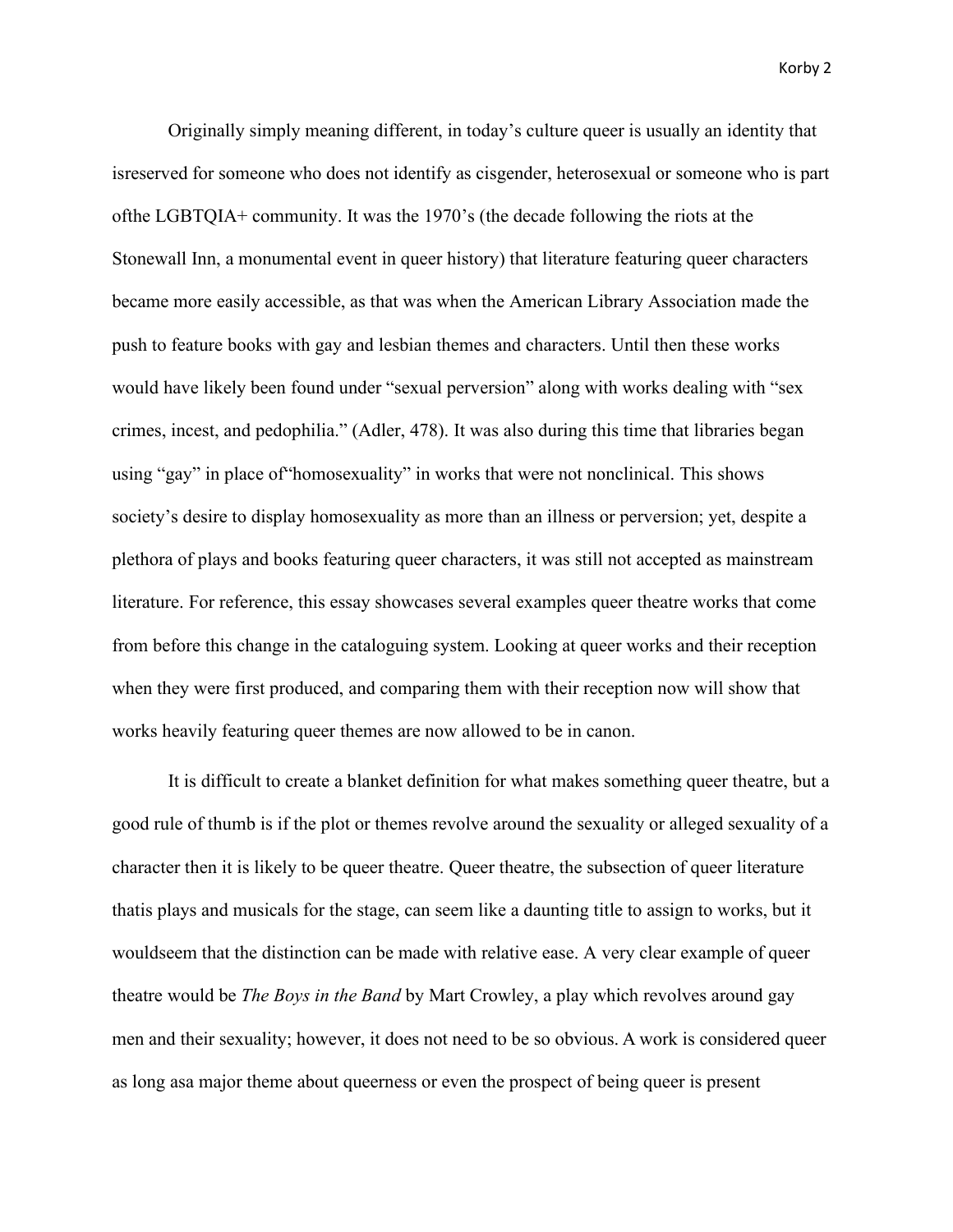throughout the work. A play, such as Lillian Hellman's *The Children's Hour*, does not feature a character that isknown to be queer until the end of the play, but throughout the play there are fears revolving around the idea of a lesbian relationship. These fears are what makes the play a work of queer theatre because it centers the conflict of the play around lesbianism. This means that something could be queer theatre if in the absence of queer characters there are characters who are presumed to be queer by their peers.

Some of the plays that could have been discussed in this paper but were left out are the following. These were left out in favor of works that offer a greater discourse on queer themes and the role those themes play in the public perception of the plays. In 1923 Sholem Asch's play*God of Vengeance* makes its Broadway debut, and on the opening night the entire cast is arrestedfor obscenity charges despite alterations to the play that were meant to make it more acceptable for public consumption. In 1947 *A Streetcar Named Desire* debuted on Broadway and subsequently got seven revivals with the most recent being in 2012, showing its longstanding importance in theatre. *Last Summer at Bluefish Cove* debuted off-Broadway in 1980 and featuredonly lesbian characters, making it a staple in lesbian drama. Following the assassination of openly gay politician Harvey Milk the play *Execution of Justice* was commissioned to dramatizethe criminal court case of the assassin, and it makes it to Broadway in 1986, only eight years after the murder. In 1991 and 1992 Tony Kushner's commentary on the AIDS epidemic, *Angels in America*, premiered in San Francisco in two parts. These are only some of the highlights of queer theatre, and this essay will focus on other milestones and works from before the 1969 Stonewall Inn riots. Those works are Tennessee Williams' *Cat on a Hot Tin Roof* (1955)*,* LillianHellman's *The Children's Hour* (1934)*,* and Mart Crowley's *The Boys in the Band* (1968). Eachof these plays are unique, but also contain some similar and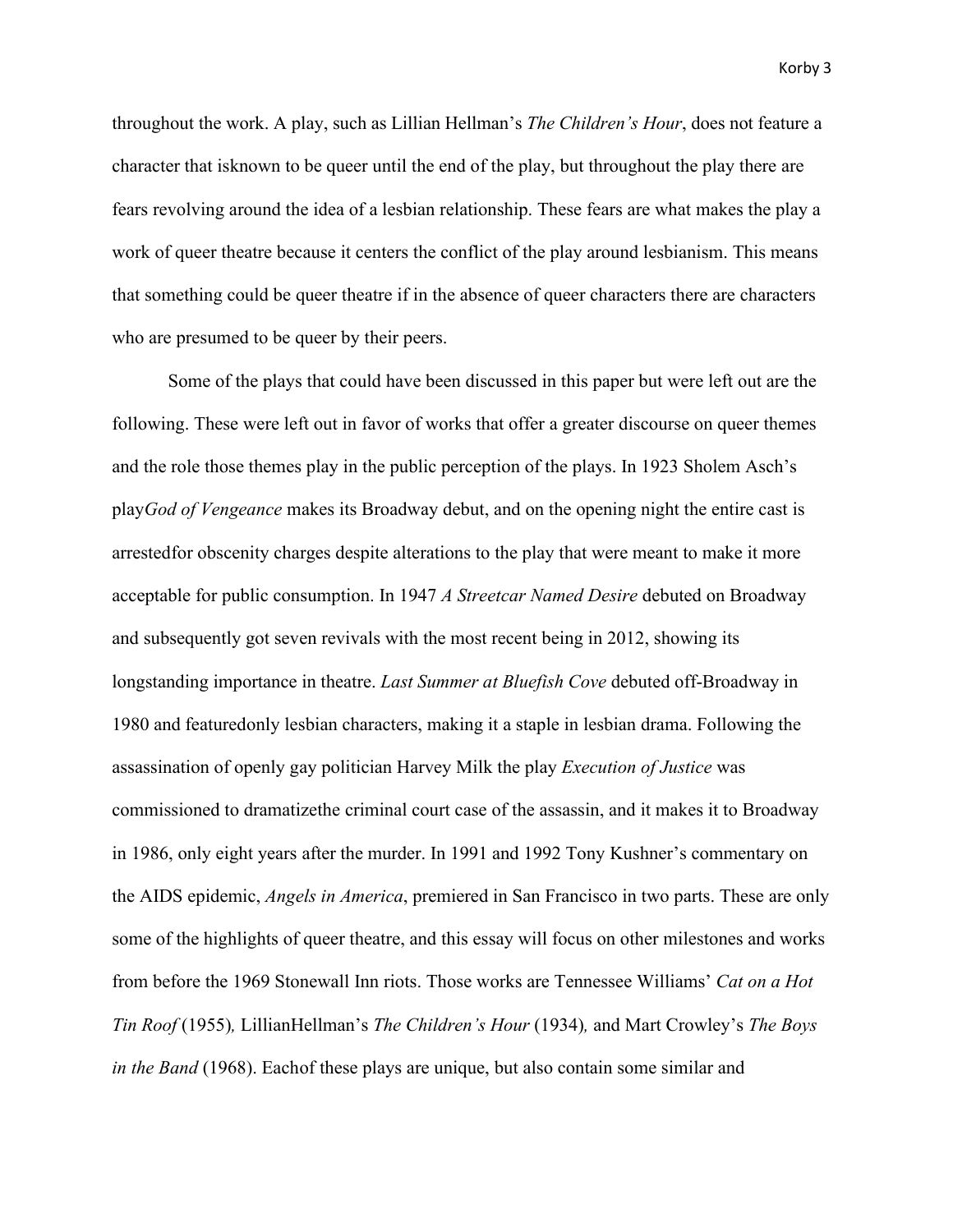overlapping themes dealing with theaspects that make them queer theatre.

### *The Children's Hour*

*The Children's Hour* mainly handles how fear and misinformation about someone's sexuality can have dire consequences. *The Children's Hour* is not as obviously queer as other plays discussed in this essay, as it revolves around a rumor rather than an observation that two women are in a queer relationship. What solidifies this as a queer play is the fact that this rumor,and therefore the idea that two women are in a relationship, ruins the careers and lives of these two women. The fact that a student's parents thought the teachers were together, despite the factthat teacher Karen Wright is married to a man, demonstrates the disapproval of lesbianism particularly for teachers. This demonstrates the danger in rumors, even those started by kids, andthe dangers of being an openly queer individual.

The fear theme begins with a rumor about the sexuality of the teachers, and creates a discourse on good versus evil that does not do the play in its entirety justice. This theme of the danger of rumors starts when a kid tell their grandmother "Miss Dobie had always been like that, even when she was a little girl and that is was unnatural ---" (Hellman, 37) and ends with the stage directions "MARTHA exits… There is no sound in the hours, until, a few moments after MARTHA'S exit, a shot is heard." (Hellman, 67). The play stems from the theme of the danger of being queer which is heightened by the fact that the danger comes from a rumor rather than something that is known to be true. Being gay was not necessary, she only needed to be perceived by society as gay. One common way of reading this is a discussion on good versus evil, but that largely misses the point and ignore the most notable and queer theme of the play. To look at the play as such is short sighted and as Phillip Armato puts it "To clarify the play's substance, we should ask what, within the world of the play, is good and what evil." (Armato,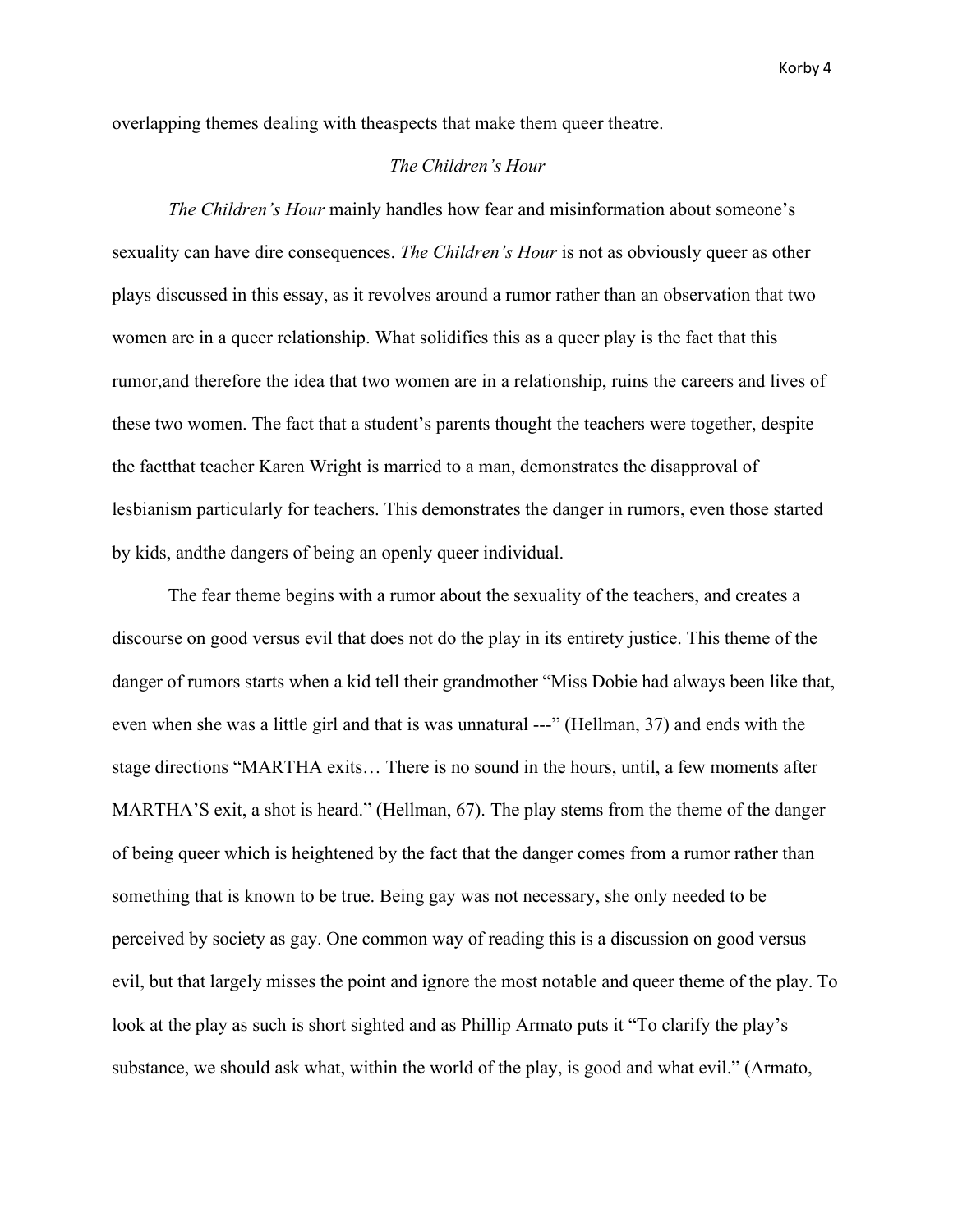443). Although there is a discussion on good and evil, the play goes deeper than that and it is only one factor in the play.

Hellman wrote *The Children's Hour* at a time of increased lesbianism in theatre, but theincrease in prevalence did not make lesbianism any more acceptable in the eyes of the public. *The Children's Hour* was part of a larger movement in the 1920's and 1930's that showcased lesbianism in theatre, and the best known work from said movement (Titus, 215). Hellman and her female contemporaries were facing increasing pressure to act in such a way that would leadthem down the road of heterosexual marriage, which is something that could be read into her play (Titus, 216). This has led to speculation that *The Children's Hour* was a sort of social commentary since in the play the perception of these two experienced women straying from theroad to heterosexual marriage ruined their lives. To continue this idea of the struggles that skillful women face, the introduction of the play demonstrates an attempt to be accepted as a professional. Mr. Mortar scolds one student saying "If ever you had known the pangs of adversity as I have known them --- Do something else with it. Women must learn these tricks." (Hellman, 9). Essentially claiming that part of a woman's skill set should include some level of deception to ensure that they can get what they want. Ms. Mortar's comments on making handkerchiefs and women learning these tricks works to associate women with "deception and insignificance, both of which she rejects and condemns." (Titus, 218). This clearly shows that Hellman is trying to conform to her male contemporaries as an attempt to fit in and be accepted. This compulsive need for acceptance can be applied to gender and sexuality. With masculinity and heterosexuality being a sort of default in professional fields, if someone wants to be acceptedby the field then it would make sense that they try to conform to these characteristics. This is reinforced in the play by all the kids being pulled out of the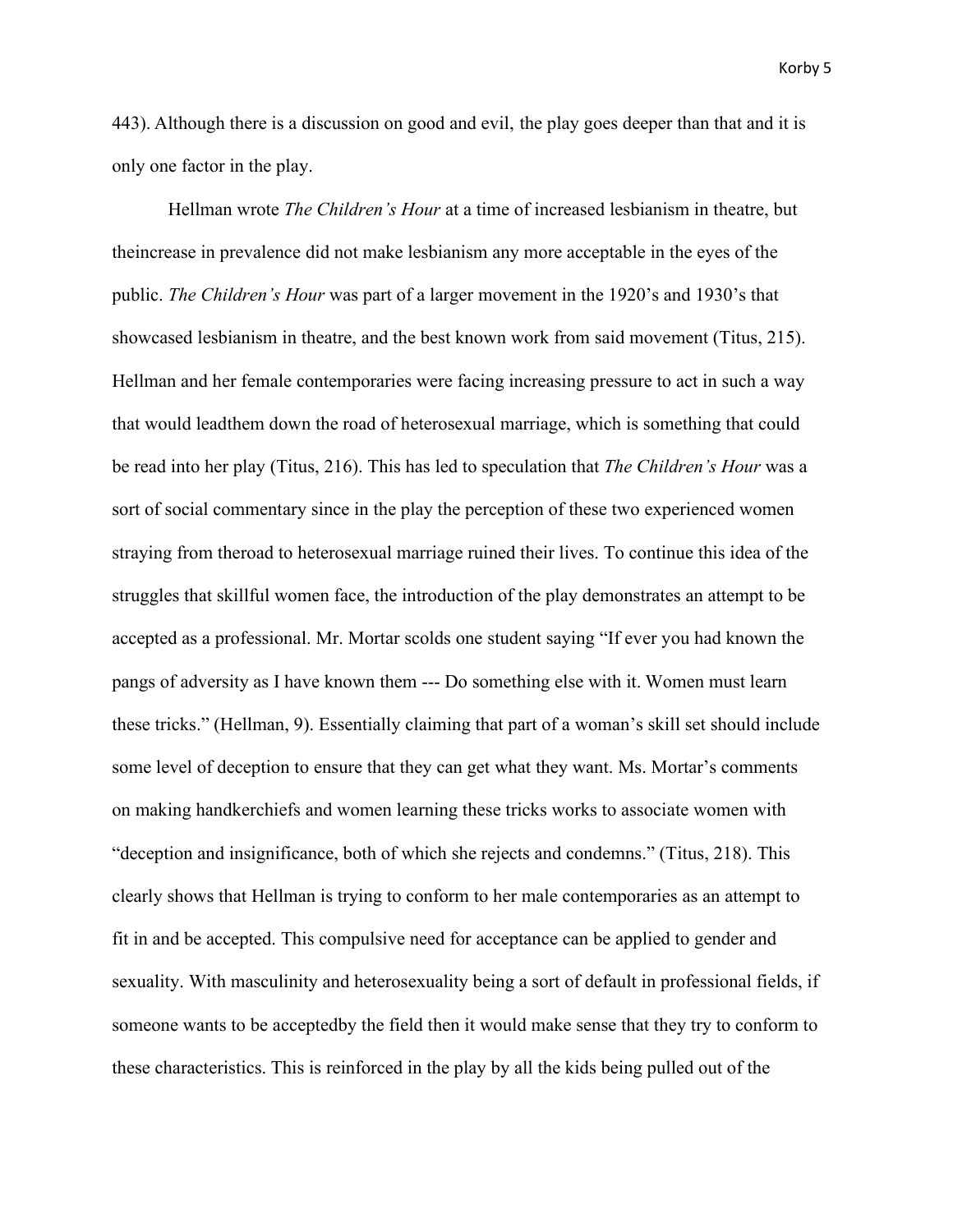school when the parents think that the two school teachers are lesbians. The mere idea that they are lesbians is enough to make the parents lose faith in the institution. The abilities of the teachers were not called into question until it was thought they might be gay. Before that it did not matter as they were doing their job well enough. This critique of professional life at the time was seemingly disliked at the time this play was originally produced, as the play was banned in multiple cities including London and Boston.

The play being deemed "indecent" and for that reason being banned shows that this critique is not approved by the established leaders of the theatre world. Although some places were willing to show it despite the "indecency" shown, other places were not, and this begs the question; why was it too inappropriate to show in some cities but not others? This highlights the subjectivity of what it means to be indecent as well as certain places and some people's disregardfor the opinions of others on this matter. If there was some subjectivity to the issue then it is likely the play would have been banned everywhere or nowhere. This immediately calls into question whether the play was really indecent or if it was being blacklisted for certain themes. It begins to look like either the play was banned for showing a character that is acknowledging their lesbianism, showing the penalties for not conforming to professional ideals, or because Hellman was the one not conforming to those professional ideals. Regardless of which one of these reasons it was, it would show certain societal thoughts on lesbianism in the professional world. Those thoughts being that lesbianism does not belong in the workplace and either shouldbe kept a secret or just should not exist at all. No matter what the reason was that this play was considered indecent the issue falls along the lines of gender norms and heteronormativity.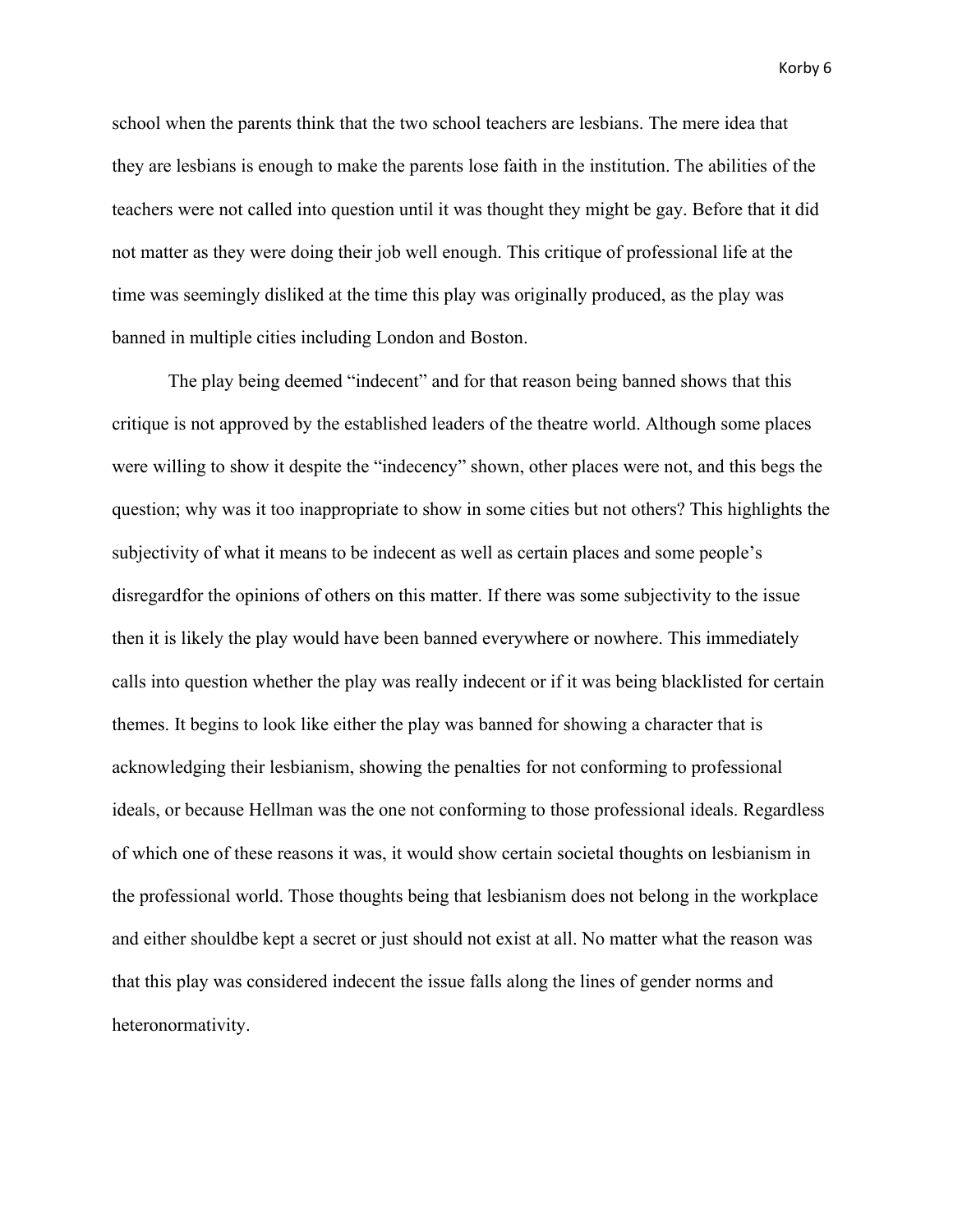## *Cat on a Hot Tin Roof*

*Cat on a Hot Tin Roof* on the surface is about greed, family, distrust, and a troubled onesided relationship. None of these themes are inherently queer, but the drama of the play stems from the idea that Brick's marriage is failing because he is gay and refusing to sleep with his wife, on top of being depressed because a previous male lover of his died. It is made clear that Brick was close to this other man and became an alcoholic following the death of his friend. There is speculation that Brick was lovers with this man and not just friends, but that is never confirmed during the play, although some characters are making that assumption. This is what makes the play a work of queer theatre. Although it is unclear and there is still debate about the sexuality of Brick, his sexuality is the driving force behind the play, and without it being a majortopic in the play there would not be anything driving the plot or the conflict within the work.

Brick's wife is very open about trying to have a kid with him, and wanting to be faithful and notsleep with other men even though Brick is not even attempting to fulfill her sexual needs as he isseemingly not attracted to her. Brick goes as far as allowing and insisting his wife to sleep with other men because he is aware that he is not fulfilling her needs. "What were you thinking when I caught you looking at me like that? Were you thinking of Skipper?" (Williams, 31) Margaret, Brick's wife, asked of him after he was caught blankly staring at her while she was changing. This comes from the beginning of the play, immediately introducing Brick as someone who waspreviously in a close relationship with a man, and showing that he is not interested or views his wife as someone he is attracted to. By doing this Williams immediately draws into question Brick's sexuality and makes it a significant part of the play.

Brick's sexuality is so much in question that even decades after the first showing of the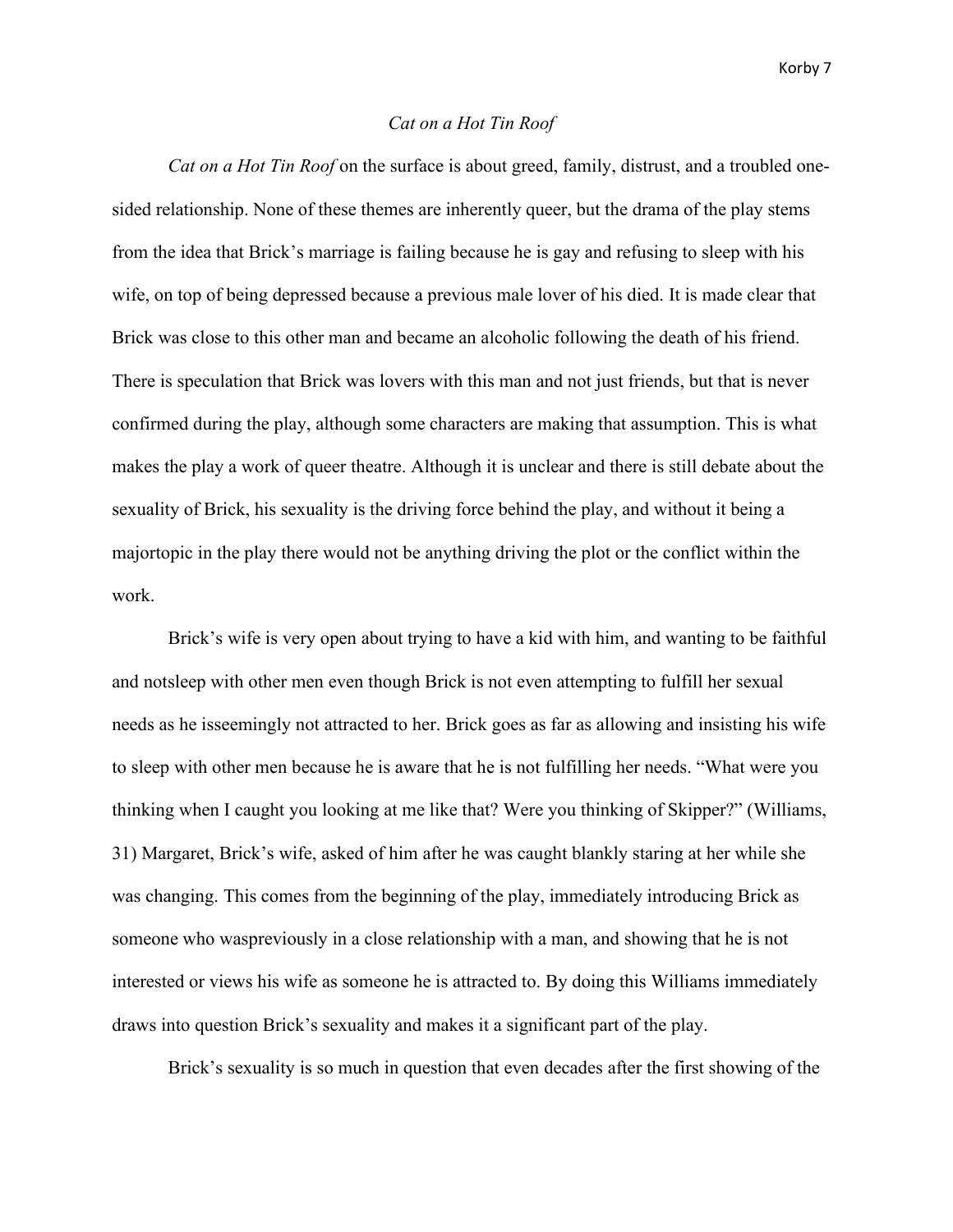play his sexuality is subject to questioning. The main piece of evidence that Brick is not queer isthe fact that he is married to a woman. Brick's wife hints that they used to have an active sexual history that is not the same as it used to be, saying, "You know, our sex life didn't just peter out in the usual way, it was cut off short… and it's going to revive again, just as sudden as that." (Williams, 50). Brick is willing to admit that their marriage was more her idea than his and it seems as if he was coerced into it. It is also completely possible that he married a woman as a cover for his repressed homosexuality. It would not have been safe for him to be an out and proud gay man and the best cover for that is to have a wife. To continue this idea, there are several pieces of evidence that Brick is attracted to men, the main two arguments being the closerelationship he had with another man and his unwillingness to be with his wife in bed no matter how much she wants him. With the arguments for each side it is up to the reader to make the decision on whether or not Brick is queer, but regardless of if he is there is enough evidence andspeculation that he that this is a work of queer literature. No matter whether Brick was intended to be queer or not the fact that his sexuality continues to be a discussion solidifies the work as queer theatre.

Williams has been questioned before about Brick's sexuality, and even criticized for the lack of clarity of the situation, but he was dodging the question every time he was faced with it. Part of his reasoning for keeping it a secret was not just because of the literary value in the mystery, but also to protect himself from the backlash that he might have faced at the time for writing about a homosexual man (Bak, 226). This obsession with the sexuality of Brick shows the value that is placed on sexuality in works of literature, but it appears that there is importance placed differently for if a character is heterosexual versus if a character is queer. This is reflectedin the disdain that characters refer to Brick with when considering that he is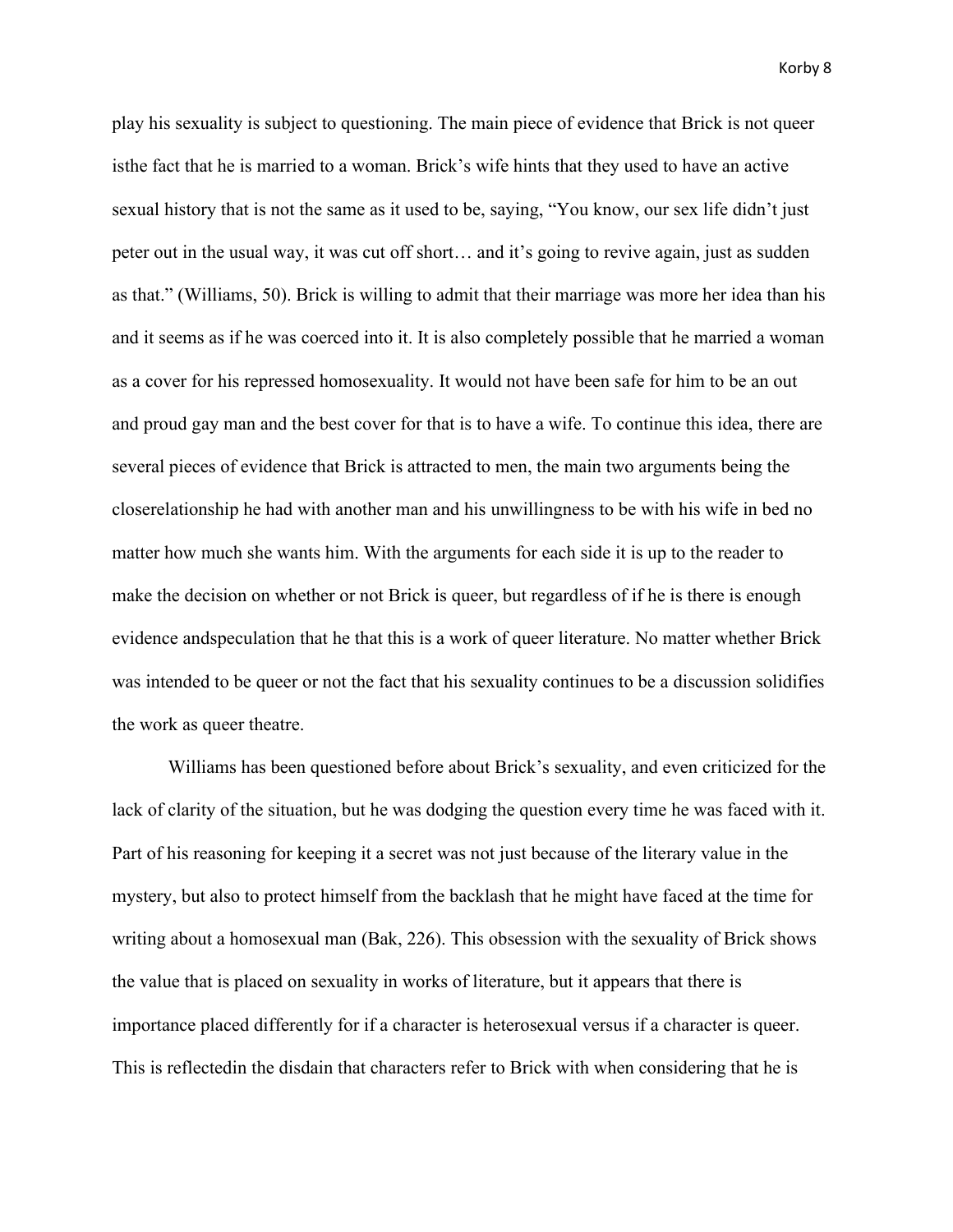homosexual and ruining his marriage. If the idea of being queer has the same value as heterosexuality then the secrecy would not be as important as it is. Instead, since it is made apparent that being heterosexual is preferred and there is such a high level of pressure for Brick to have a kid and conform to heterosexual norms there is clearly a higher value to that lifestyle being demonstratedin the play. This reflects the heteronormative societal values at the time and makes a strong statement on the place of homosexuals in a society that values child birth as part a key part of a relationship.

## *The Boys in the Band*

*The Boys in the Band* is full of queer characters and themes and is seen as significant in the representation of queer individuals to the public eye due to the high level of exposure of queer ideas. *The Boys in the Band* debuted off Broadway in 1968, a year prior to the Stonewall Riots, and featured exclusively queer characters and a sexually ambiguous character. The play serves as a way of showing a glimpse into the life of queer individuals at the time, while at the same time not making all the characters stereotypes of queerness. So, naturally there are several queer themes in this play. One major theme that comes from this play is this idea of the safety ofthe closet, or the safety in people not knowing that one's sexuality. The idea of straight passing isprevalent in the play, and shows the audience that in general it was safer to avoid judgment and at times danger by hiding that aspect of one's life. "Faggot, fairy, pansy..." … "ALAN *beats* EMORY *to the floor*" (Crowley, 58) Another major theme to come from the play is the importance of sexuality. This applies to one's own sexuality as well as knowing the sexuality of others and can be seen by the significance of their sexuality to how the characters live their lives as well as Michael's obsession with finding out Alan's sexuality. "Pick up the phone and call Justin… CALL HIM!" (Crowley, 101), Michael commands Alan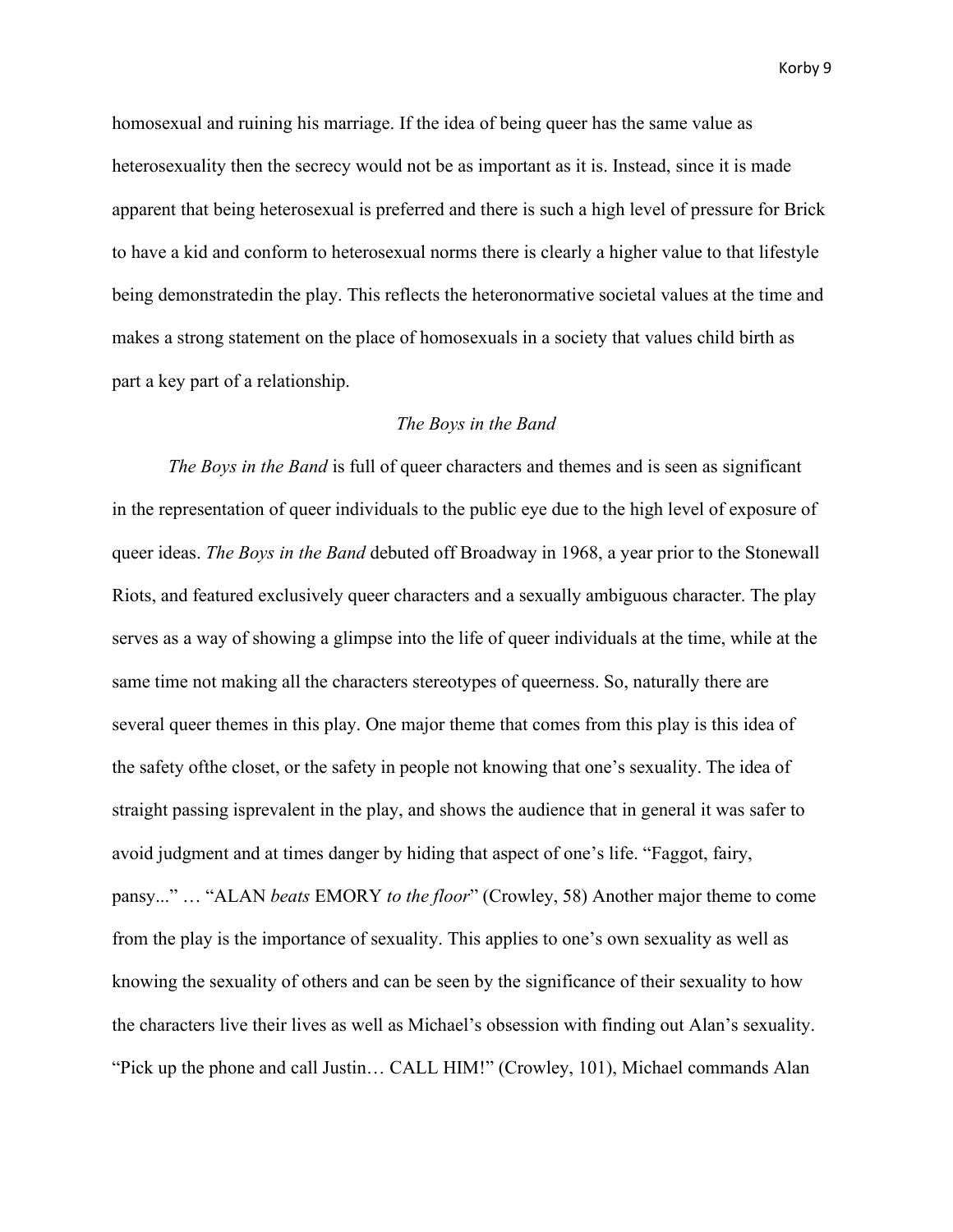attempting to get him to confess his love for Justin. One last major queer theme from *The Boys in the Band* is this idea of persistence despite circumstances. This is most directly alluded to by Michael who quotes "You show me a happy homosexual, and I'll show you a gay corpse." (Crowley, 106), demonstrating an awareness of a major issue in the queer community. This is juxtaposed to the fact that none ofthe characters die in this play, defeating the "bury your gays" trope. This is indisputably a work of queer theatre in every facet.

One major talking point of the play is that it not only is a queer play, but a heavily queer play. Every character is thought to have at least some homosexual attraction and some relations with another man, be it during the play or events prior to the night of the party that get discussedagain on stage. This creates a high level of representation that is not common even in today's media. On top of featuring so many queer characters, even most of the actors from the original production were gay, and in the 2020 revival every actor was openly gay. This not only creates adiscourse on the lives of queer individuals, but now it also speaks to the work of queer individuals. This is significant because it heightens the spotlight that is put on the queer community in this work by adding another element that is to be considered when evaluating the play. Now instead of looking at the play as a straight man's interpretation of a gay character it isa gay man's interpretation of the gay character. This adds a level of authenticity to the charactersince the actor is now more likely to understand the character having lived a similar lifestyle.

*The Boys in the Band* is not free from criticism now, nor was it when it was first produced. While certain problems with the play are not related to the sexuality of the characters directly it does seem to be a by-product of the character's identities. Michael Schiavi makes noteof the "dense referentiality" (Schiavi, 79) stating that some audience members might be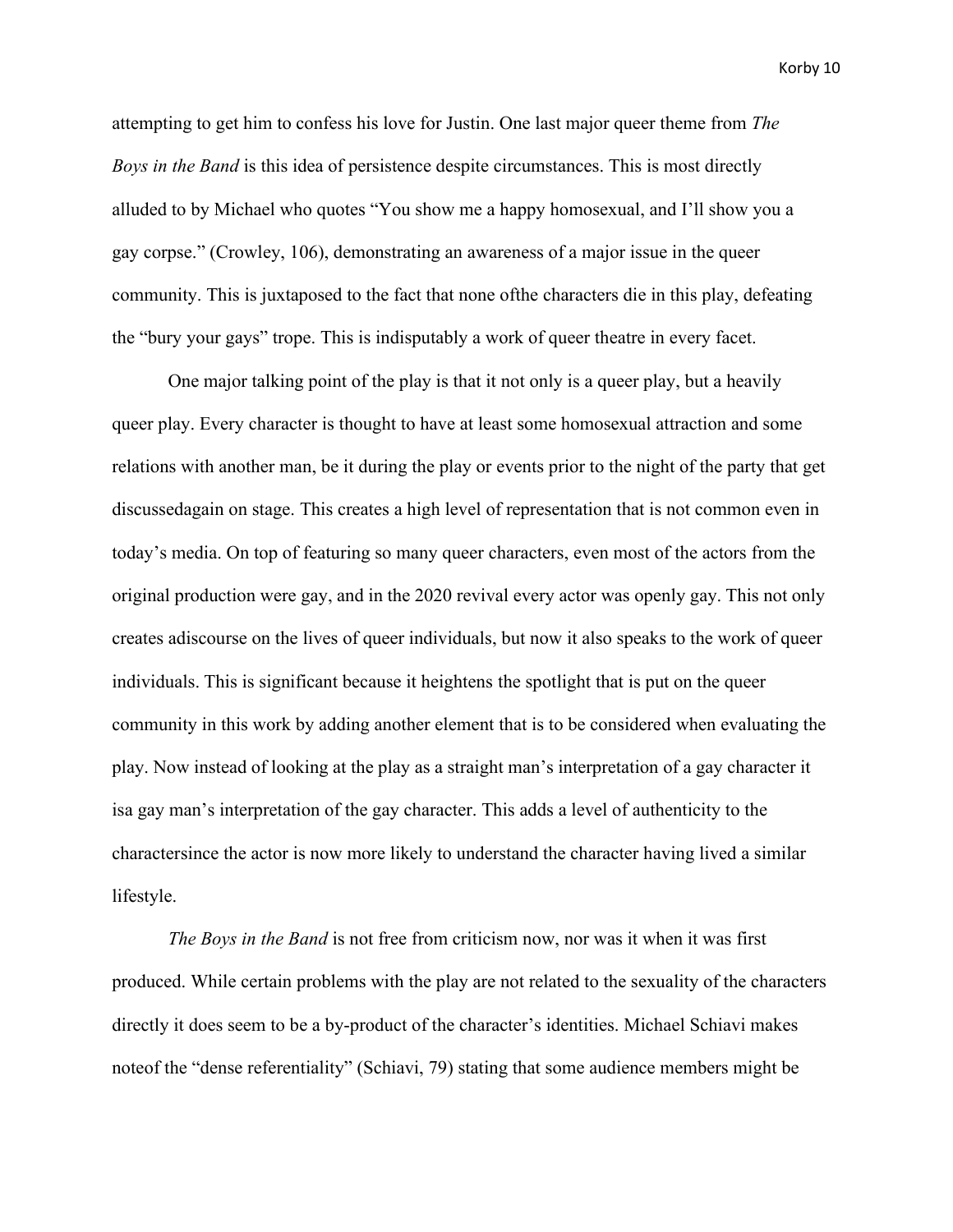uncomfortable with it because they do not understand the references in the play. It would seem that things being referenced are more popular amongst queer individuals and therefore these characters will understand it while the audience might have a tougher time with that. This is not the audience being uncomfortable with the sexuality of the characters, but rather the sexuality of the characters creating situations in which the audience might be lost. On the other hand, Schiavidoes acknowledge that the "reactionary political and rhetorical positions" (Schiavi, 76) can infuriate some readers. It is clear in the play that homosexuals are oppressed as a group which is something that should garner a reaction, but it would seem that some people were made uncomfortable by this fact. As though they did not want to believe that the group they were a part of was guilty of oppressing this other group of people. Schiavi also makes a claim on how the play has aged, claiming that the gay men today will have a hard time relating to characters who are pre-AIDS epidemic and pre-stonewall riots. It is bold to think that the issues gay men are facing have changed so much that these characters are no longer relatable. There are certainlyissues that have changed, such as AIDS is less prevalent and gay marriage is legal in many more places, but this does not change the fact the there are certain homophobic tendencies in society that are still prevalent. The play may remain controversial within and outside the queer community, but something that remains true is "the play has never retreated from dramatic or cinematic scholarship, and it remains a staple of gay autobiography, spectatorship, and conversation." (Schiavi, 76). Regardless of peoples opinion the play has cemented itself in queer history due to its timing and depiction of gay men in the 1960's.

### Shared Themes and Historical Importance

All three of these plays show very different settings, but through the queer themes that each one features there are still similarities among the stories. Namely there seems to be a high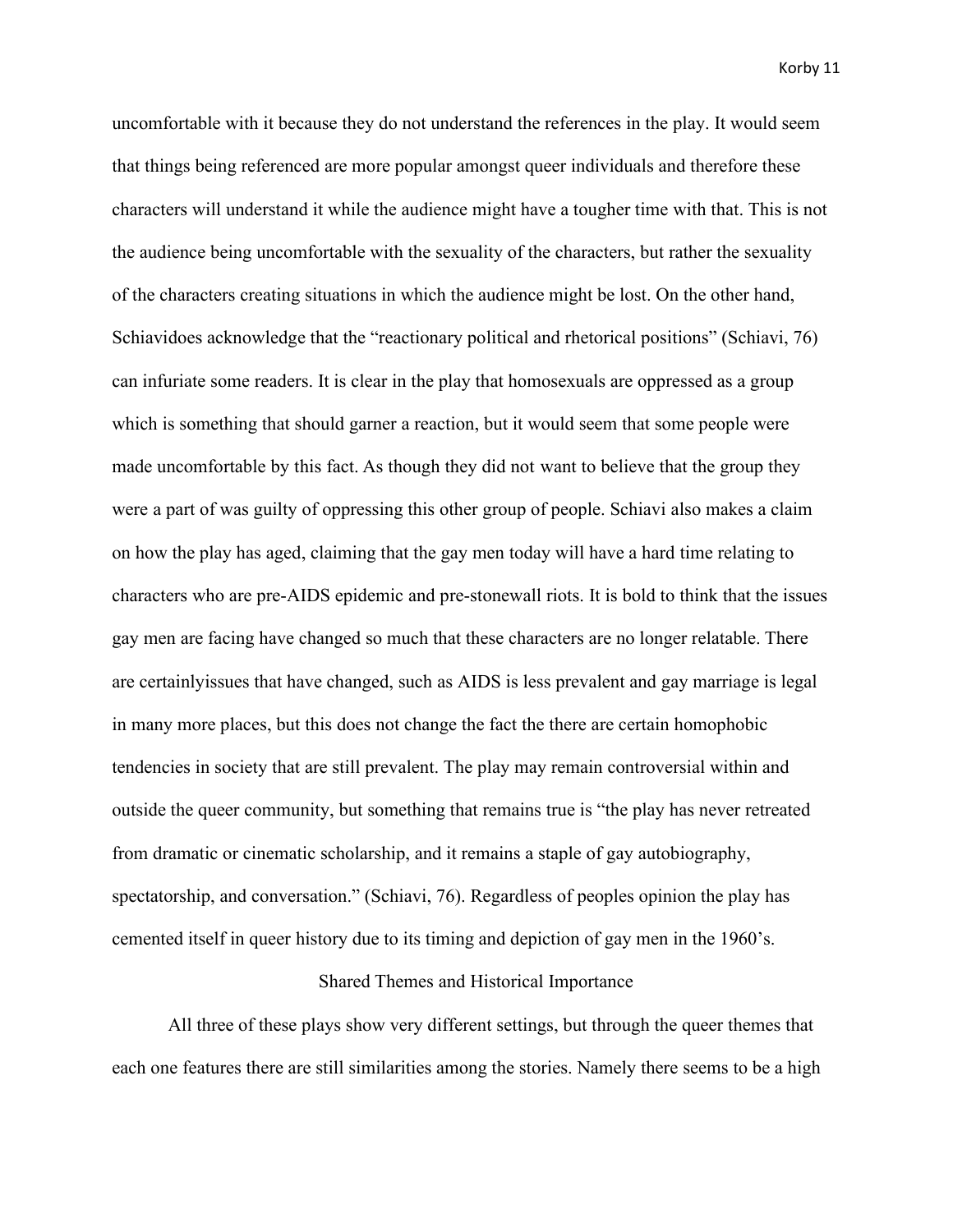value placed on sexuality in each story, regardless of if a character's sexuality is known to the audience or other characters. It makes sense that in a story full of queer characters there is a highvalue in sexuality, but in all three stories there is a clear emphasis on figuring out someone else'ssexuality because of the belief that they might not be heterosexual. Rather than these characters minding their own business they are making decisions on the presumed sexuality of others whenit seems unnecessary that others sexuality needs to be part of the decision process. All of these stories are drastically different if these questionably queer characters are assumed to be heterosexual. The motives for knowing these characters' sexuality is different in each play, reflecting society's changing reasons for needing to know someone's sexual preference. In *Cat on a Hot Tin Roof* Brick's sexuality is relevant to whether or not he will inherit the land from hisfather, because if he is not going to have kids then it seems like a poor choice to give him the land since he will not have any offspring to pass it to when he dies. In *The Children's Hour* it is relevant because parents do not want their daughters being taught by two lesbians in fear that their daughters will also then become lesbians. Then in a twist in *The Boys in the Band*  a homosexual man wants to know about another man because of his own personal obsession ratherthan some unwanted outcome that would come with learning that the character truly is queer.

These differences in reasons show how time and perspective influence obsessions with sexuality. Most notably the perspective that a queer character brings when obsessing over someone else's sexuality is one more focused on the self rather than the possible effects that there are on others and future prospects. When comparing the first two works there are more homophobic tendencies when concerning the sexuality of someone else. First there is the idea that the future bloodline is more important than who is already family. Just because Brick might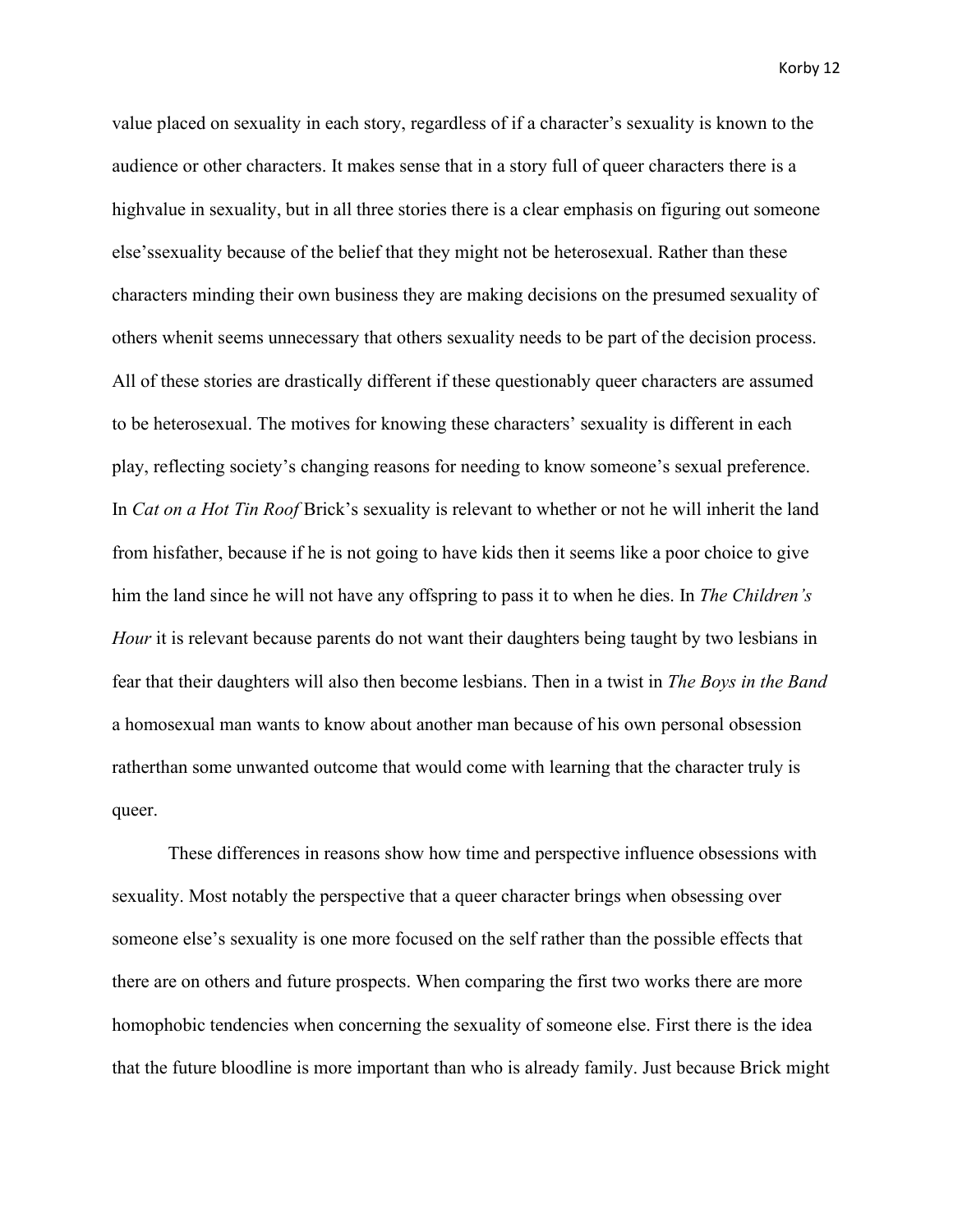be gay and therefore likely will not get someone pregnant means that the family lineage dies with him. This implicitly claims that if Brick were to adopt a child it would not be the same as his brother's children and is also less worthy of taking control of the family land. Hellman decides to focus on another issue, and that is this idea that if young girls are taught by lesbians then that is what would make them become lesbian instead of it being something that was always true and rather than learning to be lesbian they discover that aspect of their life. These changes are in part due to the changes in the viewing of homosexuality and the perspective that the author views homosexuality's place in society, but these changes also show that there is change in society that is allowing for these different perspectives to show their point of view.

Another way of looking at these societal changes is by looking at how these pre-Stonewall Inn riots works are viewed in contemporary society. To look at these works now and condemn the actions while also noting how things have changed and these events are much more unlikely now than they were then highlights the progress that has been made. The simple fact that these works have been redone, whether it be a revival of the play or a movie adaptation, shows that these once controversial works have a place in society despite the publicity of the controversies that arose when they were new. It is one thing for a play to be produced and controversy arise from certain details of the play, but it is something else if those details can be acknowledged and the play be produced again anyways. By acknowledging the controversy and then going on with a production it is implied that those previous issues are either smaller issues or not issues at all anymore. This proves that the issues are not as big of a deal as they used to be, if they are issues at all. Looking at controversies that came from queer drama to observe how the controversies change throughout time and how the controversies are viewed is not to say that the controversies are objectively bad. It is not necessary to look back and say that these controversies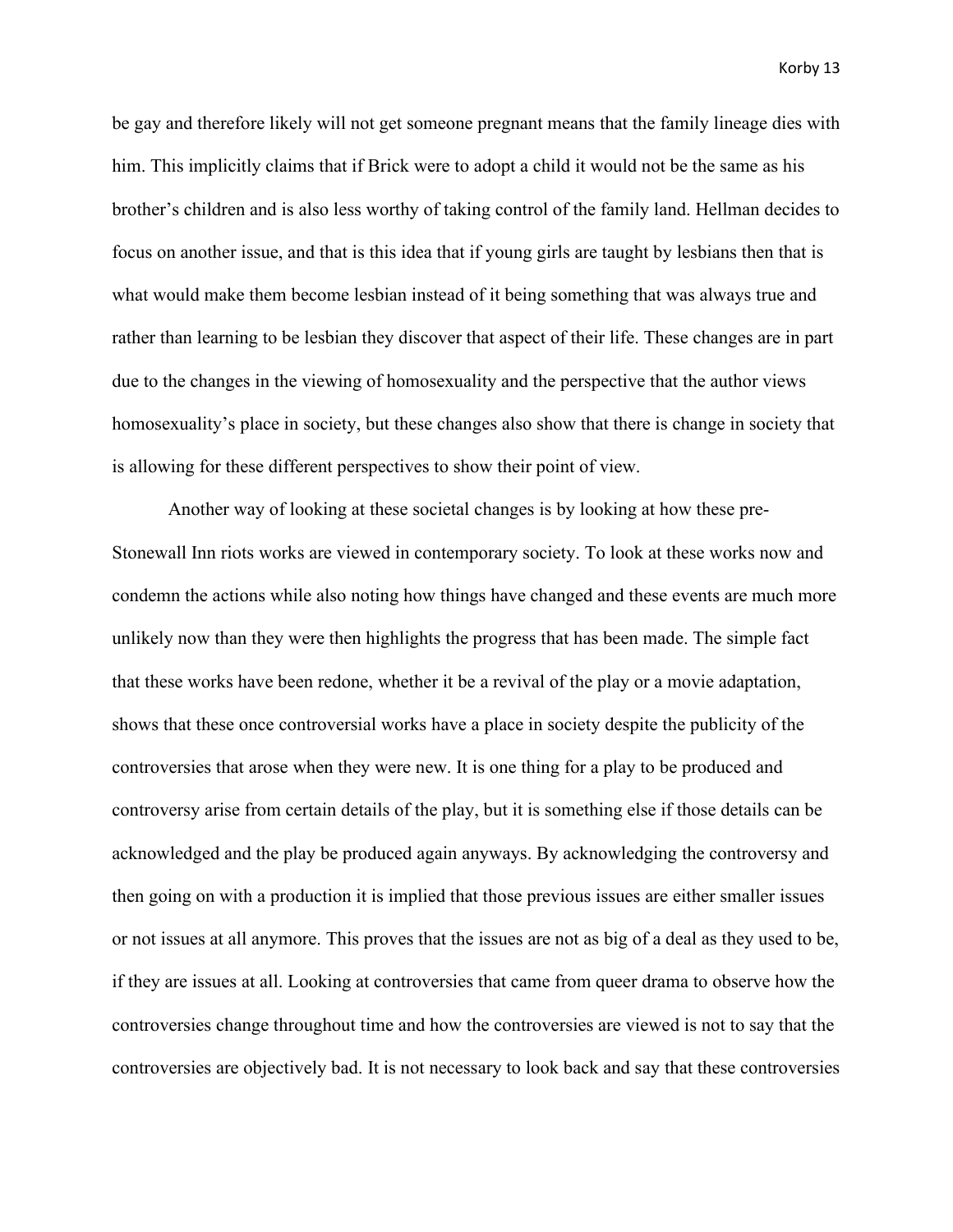should not have happened and for example to wish that *The Children's Hour* should never have been banned in certain cities because that would eliminate the historical importance of the work.

These works serve as social commentary and part of why they work as social commentary is they are willing to show issues that were not the best parts of society. If the authors were to conform to norms more and make their works less controversial, then they wouldnot have been able to serve so well as the social commentary that they are now. This is part of the historical significance of the works and without the controversies there would have been less of a spotlight on the injustices that homosexuals faced because of a part of their lifestyle that wasnot a choice. It is not fair that these authors and their works were put into these situations, but because they were, it allowed for progress to be made not only in queer representation in theatre.Also, through greater representation and more exposure to the general public thoughts and feelings about queer individuals were able to be changed. Without these plays showcasing issuesin society they could not have paved the way for later works of queer theatre and would be lacking the historical significance to continue discussions on queer theatre through revivals and other adaptations.

### Conclusion

It is through hindsight that we can look at works of queer theatre and appreciate what they did for the community as a whole and specifically for future works of queer theatre. Despitehow different queer theatre might be there are still certain themes and idea that transcend the works. Through looking at these transcendental features it can be said that although the works were controversial when they first premiered there was an aspect to that controversy that had inherent value. This value lies in the discussion and publicity of issues plaguing the queer communities during the time of production. This discussion and publicity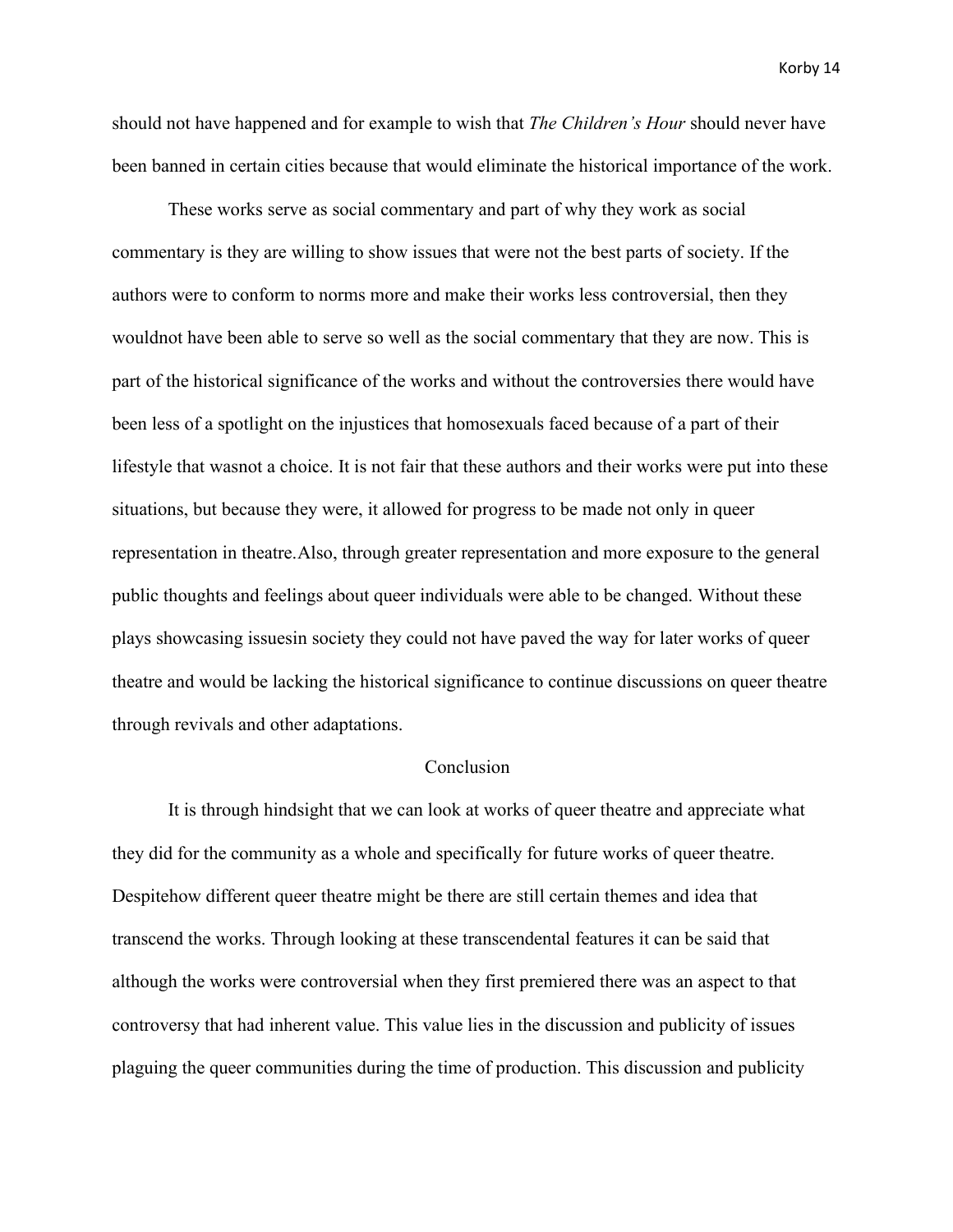allows for progress to be made, even if it was detrimental to the work during that time of scrutiny. The historical valuesof these works were much more difficult to recognize at the time, but now in hindsight it is muchmore clear and easier to appreciate.